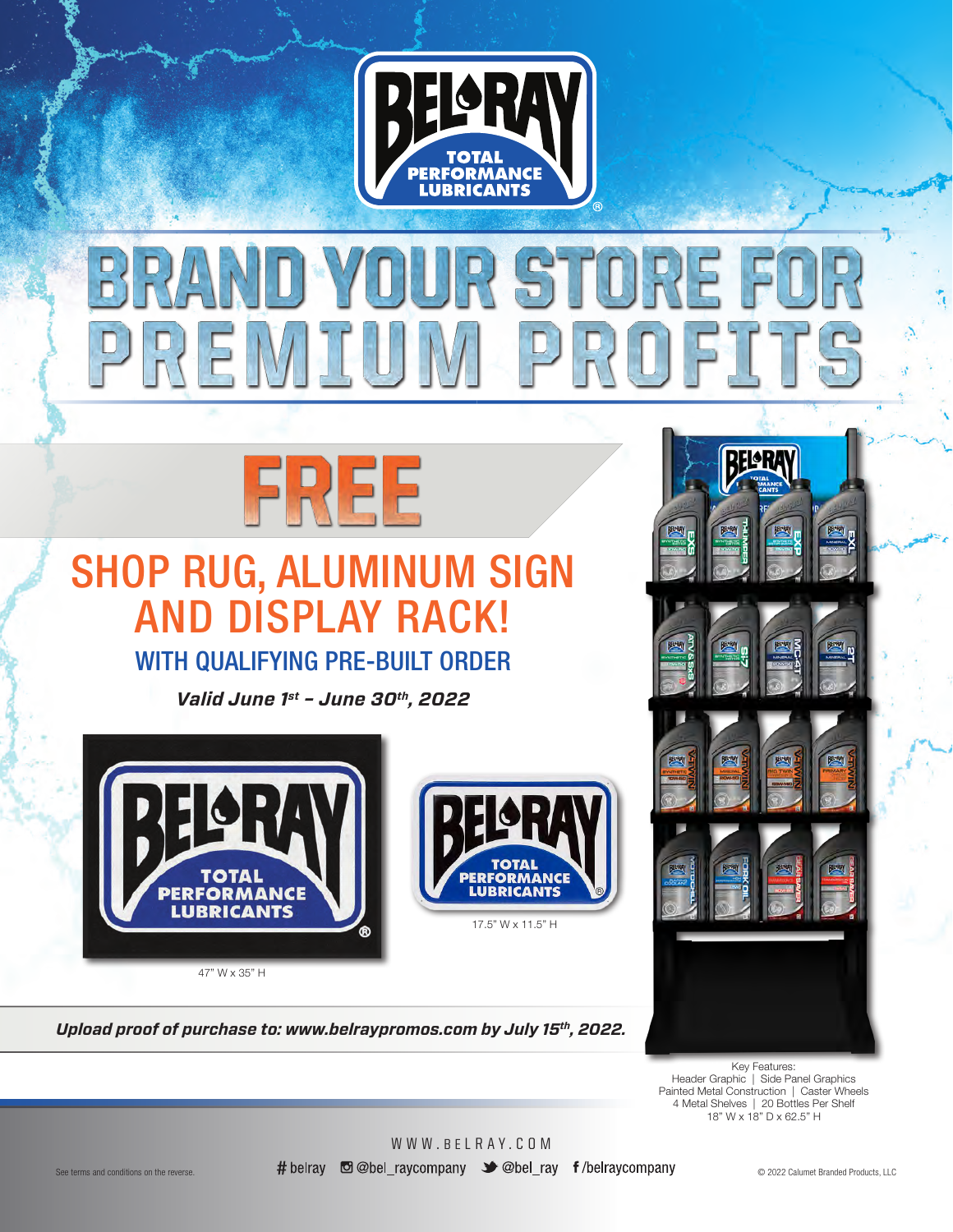### Terms and Conditions

- By submitting an invoice to the claim site, you agree to the terms and conditions of this promotion.
- Promotion is offered exclusively through Western Powersports / HardDrive.
- Invoice must be clearly dated during the during the Promotion Period of June 1– June 30, 2022. Purchase must be made directly from Western Powersports / HardDrive to qualify. Invoices from any other entity will not be accepted.
- Invoice submitted must include qualifying Off-Road, On-Road or V-Twin package of products shown below and documented on a single invoice. Invoice must include all products within the package to qualify. Substitutions will not be allowed.
- Claim deadline: July 15, 2022. Invoices submitted after July 15, 2022, will NOT be processed.
- Limit 1 claim per business during the promotion period.
- An invoice used for this promotion can NOT also be used for any other Bel-Ray promotion.
- Allow up to 4 weeks for delivery of qualified Bel-Ray Dealer package.

### Qualifying Package: OFF-ROAD

| <b>PRODUCT</b>                                             | PART#     | <b>QUANTITY</b> |
|------------------------------------------------------------|-----------|-----------------|
| 6 in 1 400mL Aerosol                                       | 840-2207  | 12              |
| Blue Tac Chain Lube 400mL Aerosol                          | 840-0208  | 12              |
| Foam Filter Cleaner & Degreaser 400mL Aerosol              | 840-2100  | 12              |
| Foam Filter Oil 1L Bottle                                  | 840-0601  | 6               |
| Foam Filter Oil Spray 400mL Aerosol                        | 840-3802  | 12              |
| Gear Saver Transmission Oil 75W 1L Bottle                  | 840-0406  | 6               |
| Gear Saver Transmission Oil 80W 1L Bottle                  | 840-0401  | 6               |
| H1-R Synthetic 2T Engine Oil 1L Bottle                     | 840-0107  | 4               |
| High Performance Fork Oil 5W 1L Bottle                     | 840-1011  | 12              |
| MC-4T Mineral Engine Oil 10W-40 1L Bottle                  | 840-00201 | 12              |
| Moto Chill Coolant 11 Bottle                               | 840-3900  | 6               |
| Super DOT 4 Brake Fluid 355mL Bottle                       | 840-2701  | 12              |
| Thumper Racing Semi-Synthetic Engine Oil 10W-40 1L Bottle  | 840-1543  | 12              |
| Thumper Racing Works Synthetic Engine Oil 10W-50 1L Bottle | 840-1541  | 6               |
| Waterproof Grease 16oz Tub                                 | 840-1100  | 6               |

### Qualifying Package: ON-ROAD

| <b>PRODUCT</b>                                    | PART#     | <b>QUANTITY</b> |
|---------------------------------------------------|-----------|-----------------|
| 6 in 1 400mL Aerosol                              | 840-2207  | 12              |
| Blue Tac Chain Lube 400mL Aerosol                 | 840-0208  | 6               |
| EXP Semi-Synthetic 4T Engine Oil 10W-40 1L Bottle | 840-1612  | 12              |
| <b>EXS Synthetic 4T Engine Oil</b>                | 840-1621  | 12              |
| Foam Filter Cleaner & Degreaser 400mL Aerosol     | 840-2100  | 6               |
| Foam Filter Oil Spray 400mL Aerosol               | 840-3802  | 12              |
| Gear Saver Hypoid Gear Oil 80W-90 1L Bottle       | 840-0441  | 12              |
| Gear Saver Transmission Oil 80W 1L Bottle         | 840-0401  | 12              |
| High Performance Fork Oil 10W 1L Bottle           | 840-1021  | 6               |
| High Performance Fork Oil 5W 1L Bottle            | 840-1011  | 6               |
| MC-4T Mineral Engine Oil 10W-40 1L Bottle         | 840-00201 | 24              |
| Super DOT 4 Brake Fluid 355mL Bottle              | 840-2701  | 12              |
| Waterproof Grease 16oz Tub                        | 840-1100  | 12              |

### Qualifying Package: V-TWIN

| <b>PRODUCT</b>                                    | PART#    | <b>QUANTITY</b> |
|---------------------------------------------------|----------|-----------------|
| Big Twin Transmission Oil 1L Bottle               | 840-1483 | 12              |
| High Performance Fork Oil 20W 1L Bottle           | 840-1041 | 12              |
| Primary Chaincase Lubricant 1L Bottle             | 840-1479 | 12              |
| Super DOT 4 Brake Fluid 355mL Bottle              | 840-2701 | 12              |
| Silicone DOT 5 Brake Fluid 355mL Bottle           | 840-2500 | 6               |
| V-Twin Mineral Engine Oil 20W-50 1L Bottle        | 840-1482 | 24              |
| V-Twin Semi-Synthetic Engine Oil 20W-50 1L Bottle | 840-1481 | 36              |
| V-Twin Synthetic Engine Oil 10W-50 1L Bottle      | 840-1480 | 12              |
| Waterproof Grease 16oz Tub                        | 840-1100 | 6               |

Offer valid only for Western Powersports/HardDrive customers only. Claims from groups, clubs or organizations will not be honored. No requests for other compensation will be considered, and no substitutions will be made. Incomplete, damaged, mechanically reproduced, altered and/or forged invoices will not be accepted. Invalid or duplicate claims will not be honored or returned. The return of any store branding package as undeliverable will result in forfeiture of the offer. By participating, participants agree to be bound by these terms and the decisions of Calumet Branded Products, LLC, which are final and binding. Calumet Branded Products, LLC and their respective parents, affiliates and subsidiaries (collectively, "Released Parties") are not responsible for late, lost, stolen, illegible, damaged, incomplete, misdirected, delayed, inaccurate claims or for any errors of any kind relating to this offer. INTERNET CAUTION: ANY ATTEMPT BY AN INDIVIDUAL TO DELIBERATELY DAMAGE ANY WEBSITE OR UNDERMINE THE LEGITIMATE OPERATION OF THIS PROMOTION IS A VIOLATION OF CRIMINAL AND CIVIL LAWS, AND SHOULD SUCH AN ATTEMPT BE MADE, SPONSOR RESERVES THE RIGHT TO SEEK DAMAGES FROM ANY SUCH INDIVIDUAL TO THE FULLEST EXTENT PERMITTED BY LAW, INCLUDING CRIMINAL PROSECUTION. If the Promotion is not capable of running as planned for any reason, including, without limitation, due to infection by computer virus, bugs, tampering, unauthorized intervention, fraud, technical failures or any other causes which corrupt or affect the administration, security, fairness, integrity or proper conduct of the Promotion, Sponsor reserves the right, at its sole discretion, to disqualify any individual who is responsible or who tampers with the entry process, and to cancel, modify or terminate the Promotion. All claim requests become the property of Calumet Branded Products, LLC and are non-returnable. Calumet Branded Products, LLC has no obligation to acknowledge, redeem or return requests not in compliance with these terms. Trading, buying, selling or manufacturing of invoices is considered to be in violation of the terms of this offer.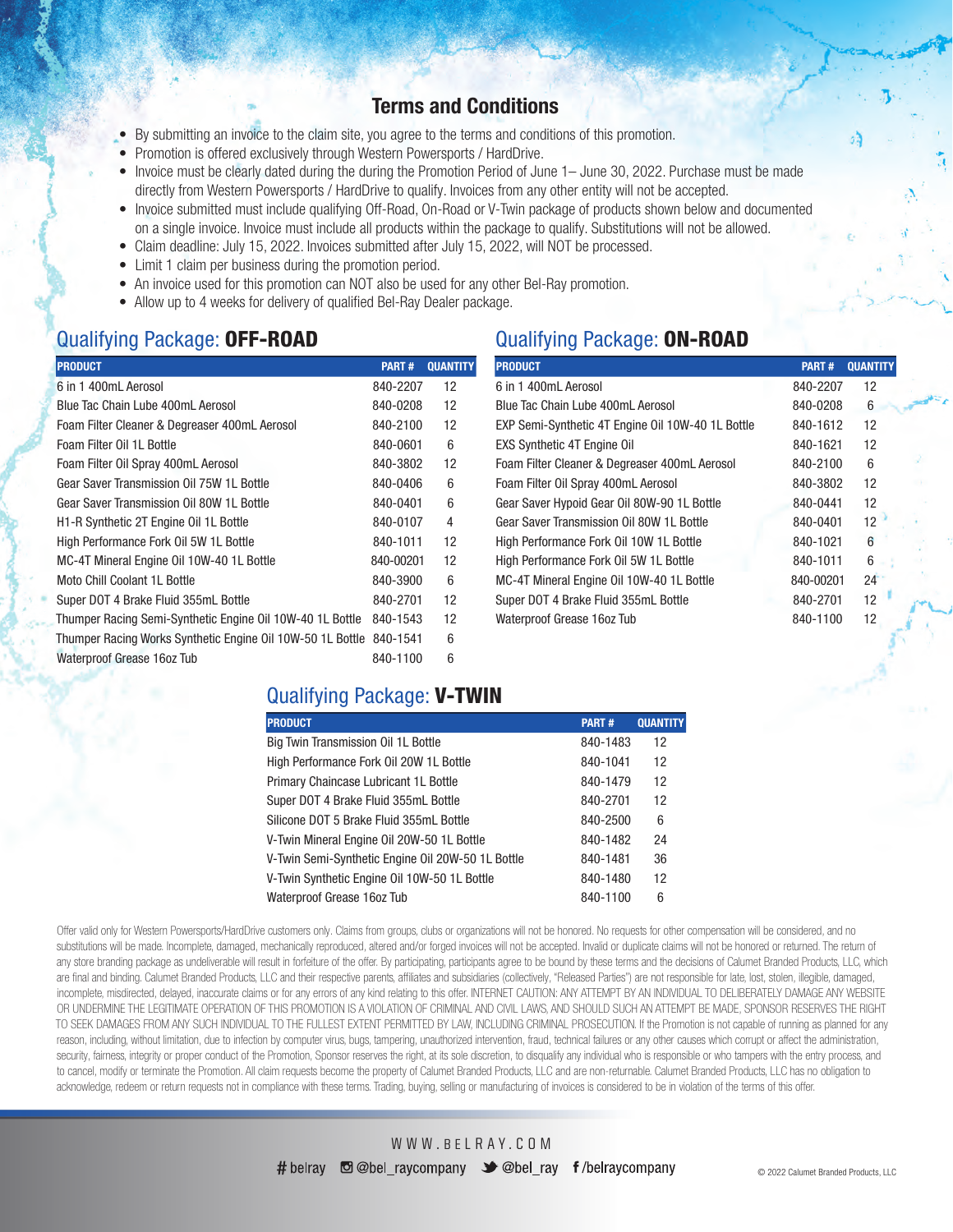



# **VD YOUR STORE F** PREMIUM PROFI



## SHOP RUG, ALUMINUM SIGN AND DISPLAY RACK! WITH QUALIFYING PRE-BUILT ORDER

*Valid June 1st – June 30th, 2022*



47" W x 35" H

*Upload proof of purchase to: www.belraypromos.com by July 15th, 2022.*

Backorders allowed. Email orders to orders@parts-unltd.com | orders@dragspecialties.com Phone orders to 800-369-1000 | 800-222-3400 Fax orders to 800-369-1060 | 800-222-8595

Can be combined with Cumulative Oil Program discounts. Cash discounts apply. Program only applies to part numbers listed. Product must be purchased on a single order to qualify.



Header Graphic | Side Panel Graphics Painted Metal Construction | Caster Wheels 4 Metal Shelves | 20 Bottles Per Shelf 18" W x 18" D x 62.5" H

WWW.BELRAY.COM See terms and conditions on the reverse. © 2022 Calumet Branded Products, LLC

17.5" W x 11.5" H

**ERFORMANCE** 

**LUBRICANTS**